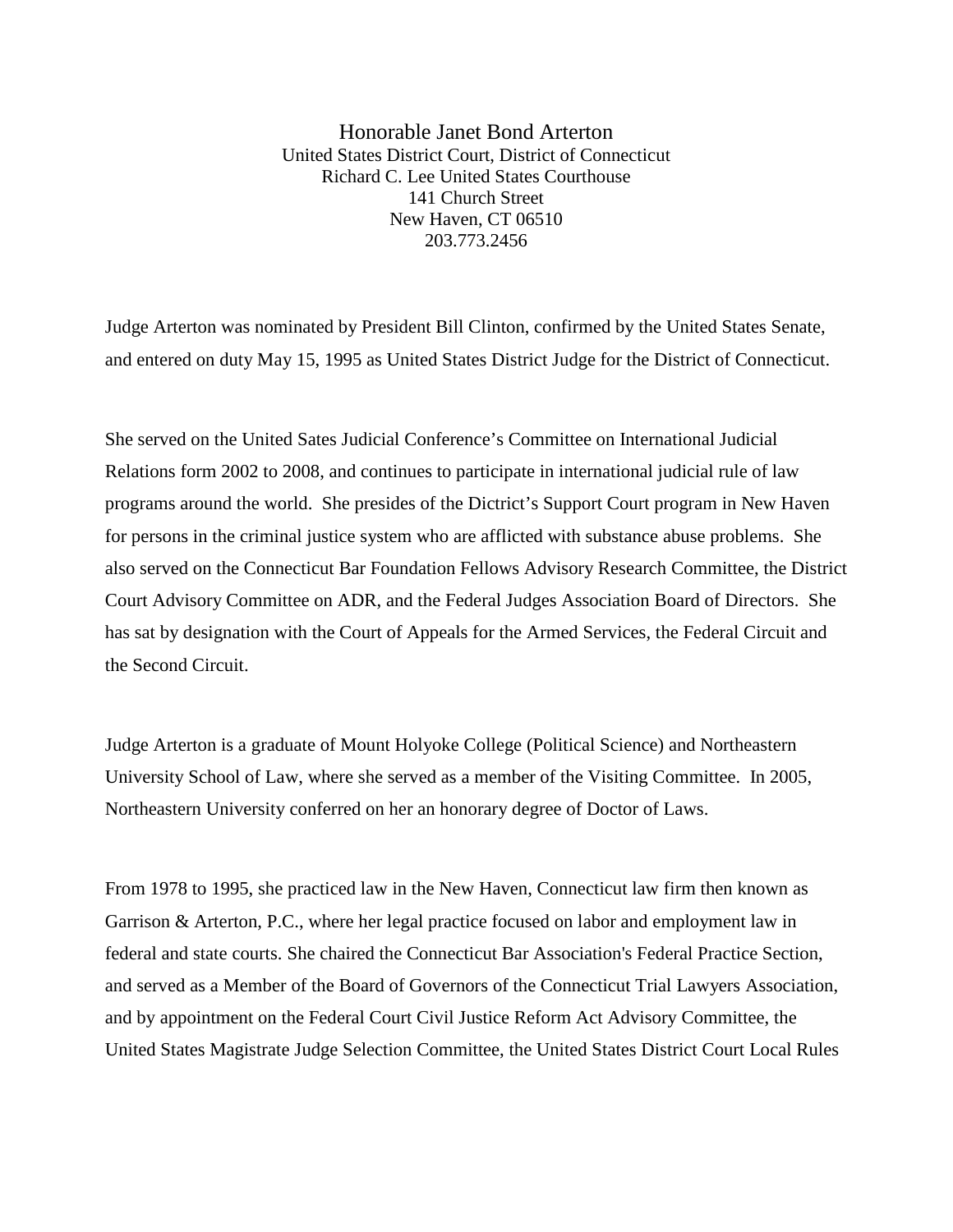Advisory Committee, and the State Court Rules Advisory Committee. She chairs the Arterton Intellectual Property American Inn of Court.

In 1996, she received the Connecticut Women's Education and Legal Fund's Maria Miller Stewart Recognition Award, and in 2000 she received Community Mediation Inc.'s Robert C. Zampano Award for Excellence in Mediation. In 2015, she was selected by the Connecticut Bar Association to receive the Henry J. Naruk Judiciary Award for contributions to the administration of justice. In 2015 she received the American Board of Trial Lawyer Connecticut Chapter's award for Professionalism and Civility. In 2016 she received the Achievement Award conferred by the Mount Holyoke College Alumnae Association.

Judge Arterton has been a continuing education lecturer, and has authored or contributed to books, articles and periodicals, including "Unconscious Bias and the Impartial Jury," 40 Conn. L. Rev. 1023 (2008); "Alternative Dispute Resolution in the District of Connecticut," in Mazadoorian, H. *Mediation Practice Book: Critical Tools, Techniques and Forms*, Law First Publ. 2002; Phelan and Arterton, *Disability Discrimination in the Workplace*, (Clark Boardman Callaghan 1992), "Jury Trials Under Title VII of the Civil Rights Act of 1964," in Spriggs, K., *Representing Plaintiffs in Title VII Actions*, John Wiley & Sons, 1994; and "Employment Discrimination Claims In State Court: A Laboratory For Experimentation," *New York Law Review*, 1984/85. She also taught trial practice at Yale Law School.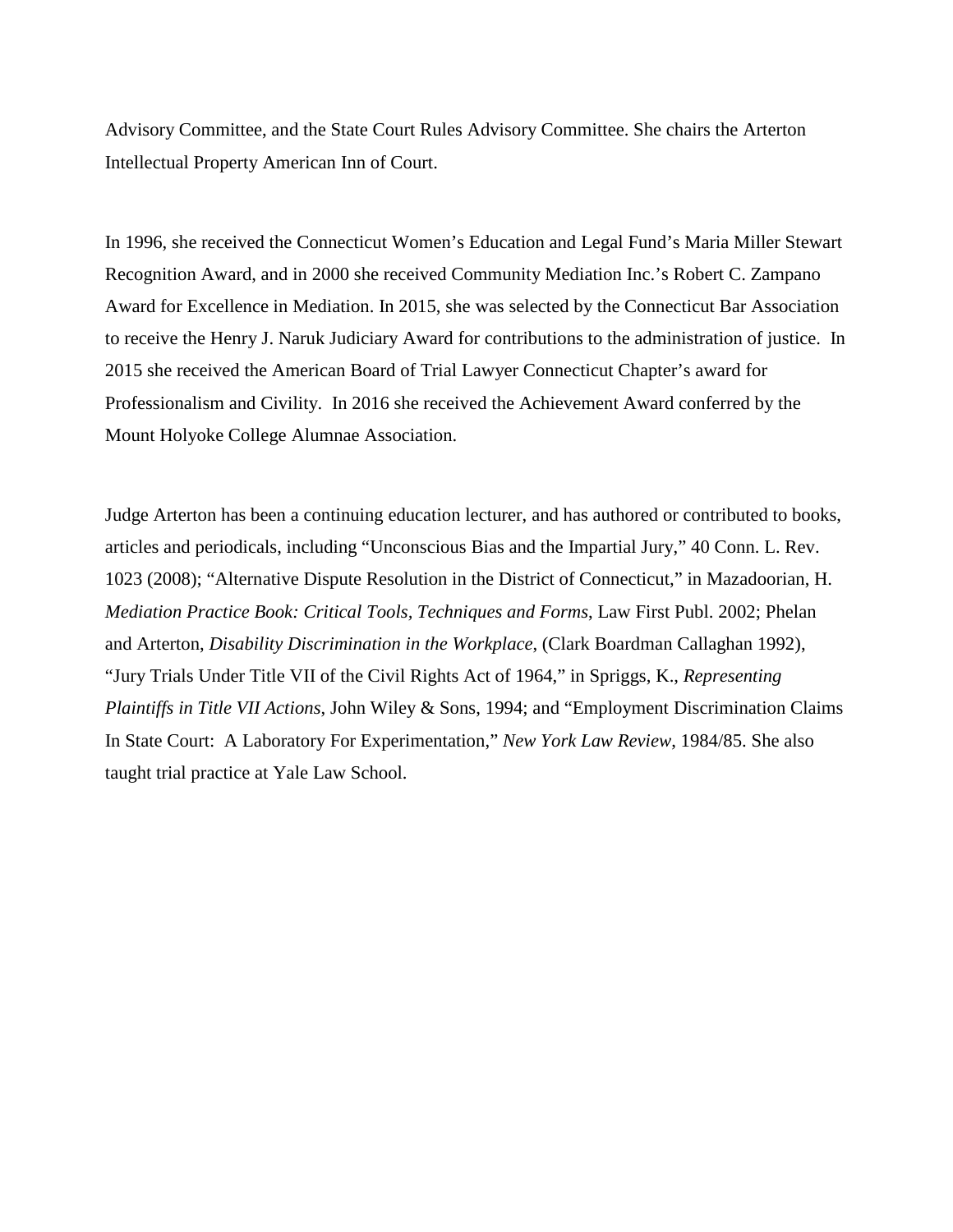Olatunde Johnson Jerome B. Sherman Professor of Law and Vice Dean Columbia Law School Jerome Greene Hall, Room 630 435 West 116th Street New York, NY 10027 212.854.8387 [ojohns@law.columbia.edu](mailto:ojohns@law.columbia.edu)

Olatunde Johnson is a Professor of Law at Columbia Law School where she teaches legislation and civil procedure, and writes about modern civil rights legislation, congressional power, and innovations to address discrimination and inequality in the United States. Professor Johnson graduated from Yale University and from Stanford Law School. After law school, Professor Johnson clerked for Judge David Tatel on the U.S. Court of Appeals for the D.C. Circuit and for Justice John Paul Stevens on the United States Supreme Court. Prior to entering academia, Professor Johnson served as constitutional and civil rights counsel to Senator Edward M. Kennedy on the Senate Judiciary Committee and worked at the NAACP Legal Defense Fund (LDF) where she conducted trial and appellate level litigation to promote racial and ethnic equity in employment, health, and higher education.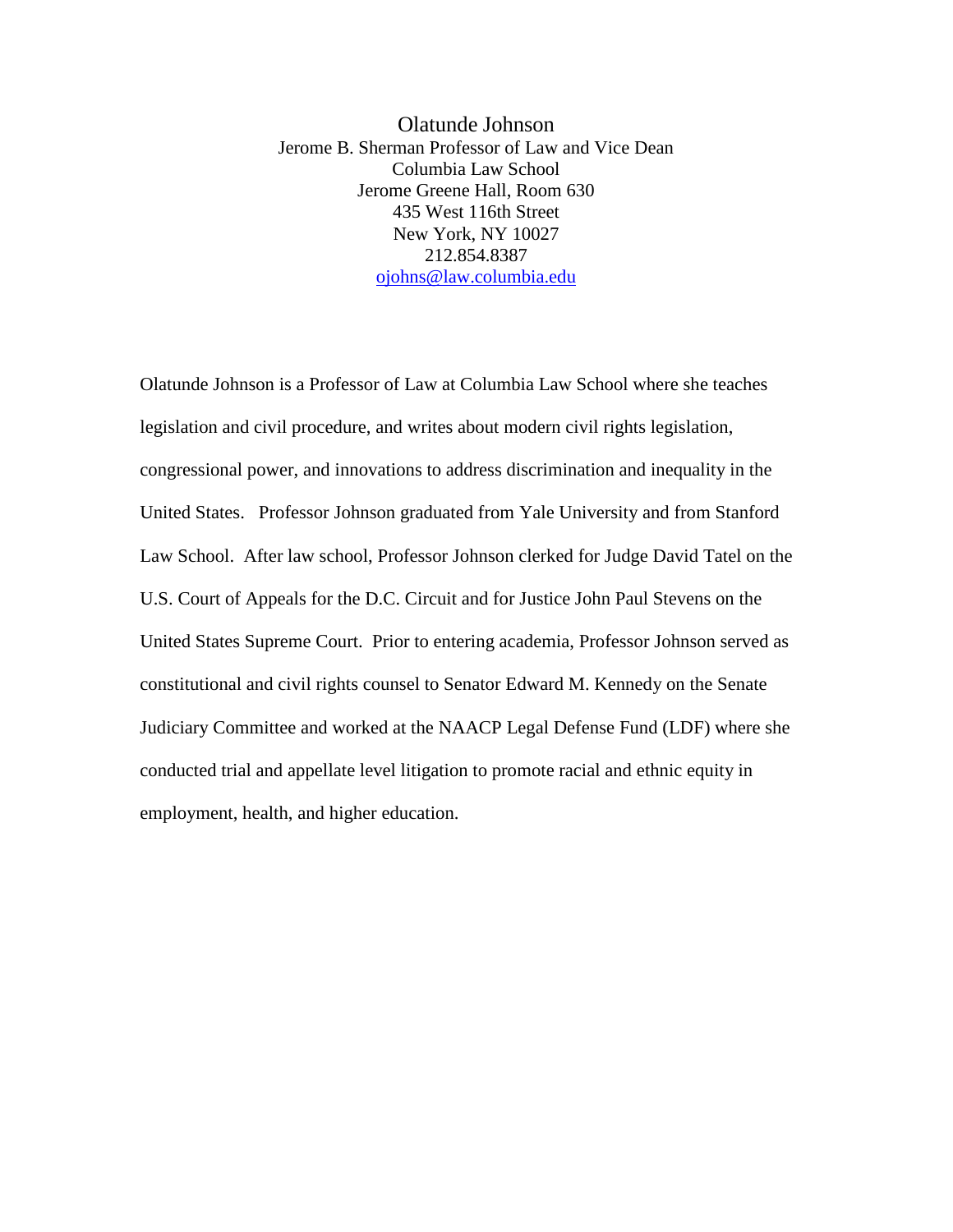# **ALEXANDRA DEVORAH LAHAV**

University of Connecticut School of Law 55 Elizabeth Street, Hartford CT 06105 860.570.5217 · alexandra.lahav@uconn.edu

# **ACADEMIC APPOINTMENTS**

University of Connecticut School of Law

Ellen Ash Peters Professor (2015-present); Joel Barlow Professor (2013-2015); Professor (2009-2013); Associate Professor (2004-2009)

Visiting Professor Harvard Law School (Fall 2015), Yale Law School (Fall 2013), Columbia Law School (Fall 2011), Fordham Law School (2009-2010), Buchmann Faculty of Law, Tel Aviv University (May-June 2007)

Courses taught: civil procedure, torts, complex litigation, advanced civil procedure, professional responsibility, tort reform, tort law and alternatives seminar, legal ethics seminar.

# **PUBLICATIONS**

### **Books**

IN PRAISE OF LITIGATION (Oxford Univ. Press 2017)

CIVIL PROCEDURE: DOCTRINE, PRACTICE AND CONTEXT (4th edition, 2012; 5th ed., 2016) with Stephen N. Subrin, Martha L. Minow, Mark S. Brodin, and Thomas O. Main

# **Journal Articles**

Procedural Design, Vanderbilt L. Rev. (forthcoming 2018)

The Roles of Litigation in American Democracy, 65 Emory L. Rev. 1657 (2016)

The Market for Preclusion in Merger Litigation, 66 Vanderbilt L. Rev. 1053 (2013)(with Sean J. Griffith)

The Case for "Trial by Formula," 90 Tex. L. Rev. 571 (2012) (Selected for Branstetter New Voices in Civil Justice Workshop, Vanderbilt Law School, 2012)

Portraits of Resistance: How Lawyers Respond to Unjust Proceedings, 57 UCLA L. Rev. 725 (2010) (Selected for Fred C. Zacharias Memorial Prize)

Bellwether Trials, 76 Geo. Wash. L. Rev. 576 (2008)

The Law and Large Numbers: Preserving Adjudication in Complex Litigation, 59 Florida L. Rev. 383 (2007)

Fundamental Principles for Class Action Governance, 37 Indiana L. Rev. 65 (2003)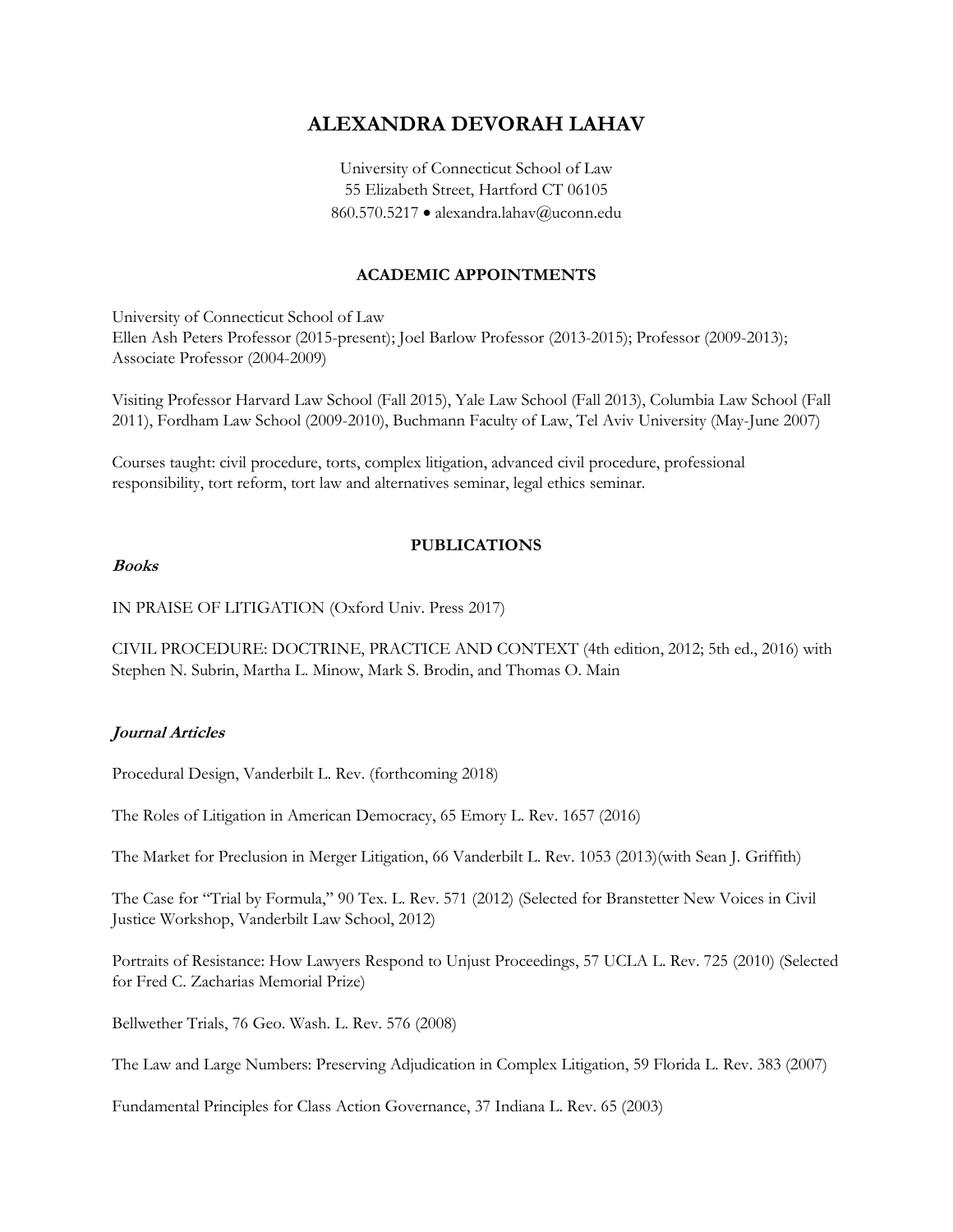#### **Book Chapters, Shorter Works & Symposia**

Mass Tort Class Actions: Past, Present, and Future, 92 NYU L. Rev. 1998 (2017)

Participation and Procedure, 64 DePaul L. Rev. 513 (2015)

The Jury and Participatory Democracy, 55 William & Mary L. Rev. 1030 (2014)

Symmetry and Class Action Litigation, 60 UCLA L. Rev. 1494 (2013)

The Political Justification for Group Litigation, 81 Fordham L. Rev. 3193 (2013)

Due Process and the Future of Class Actions, 44 Loy. U. Chi. L.J. 545 (2012)

Rites without Rights: A Tale of Two Military Commissions, 24 Yale Journal of Law & Humanities 439 (2012)

Are Class Actions Unconstitutional? 106 Mich. L. Rev. 993 (2011) (book review of Martin H. Redish, Wholesale Justice: Constitutional Democracy and the Problem of the Class Action Lawsuit (2009))

Two Views of the Class Action, 79 Fordham L. Rev. 1939 (2011)

The Curse of Bigness and the Optimal Size of Class Actions, 63 Vand. L. Rev. En Banc 117 (2010)

Recovering the Social Value of Jurisdictional Redundancy, 82 Tulane L. Rev. 2369 (2008)

Absence Makes the Heart Grow Fonder: Dead Souls, Phantom Clients and the Modern Class Action in 40 STUDIES IN LAW, POLITICS AND SOCIETY 340 (Austin Sarat ed., 2007)

Recent Publication: The Strange Career of Legal Liberalism, 32 Harv. Civil Rights – Civil Liberties L. Rev. 565 (1997) (book review of Laura Kalman, Strange Career of Legal Liberalism (1998))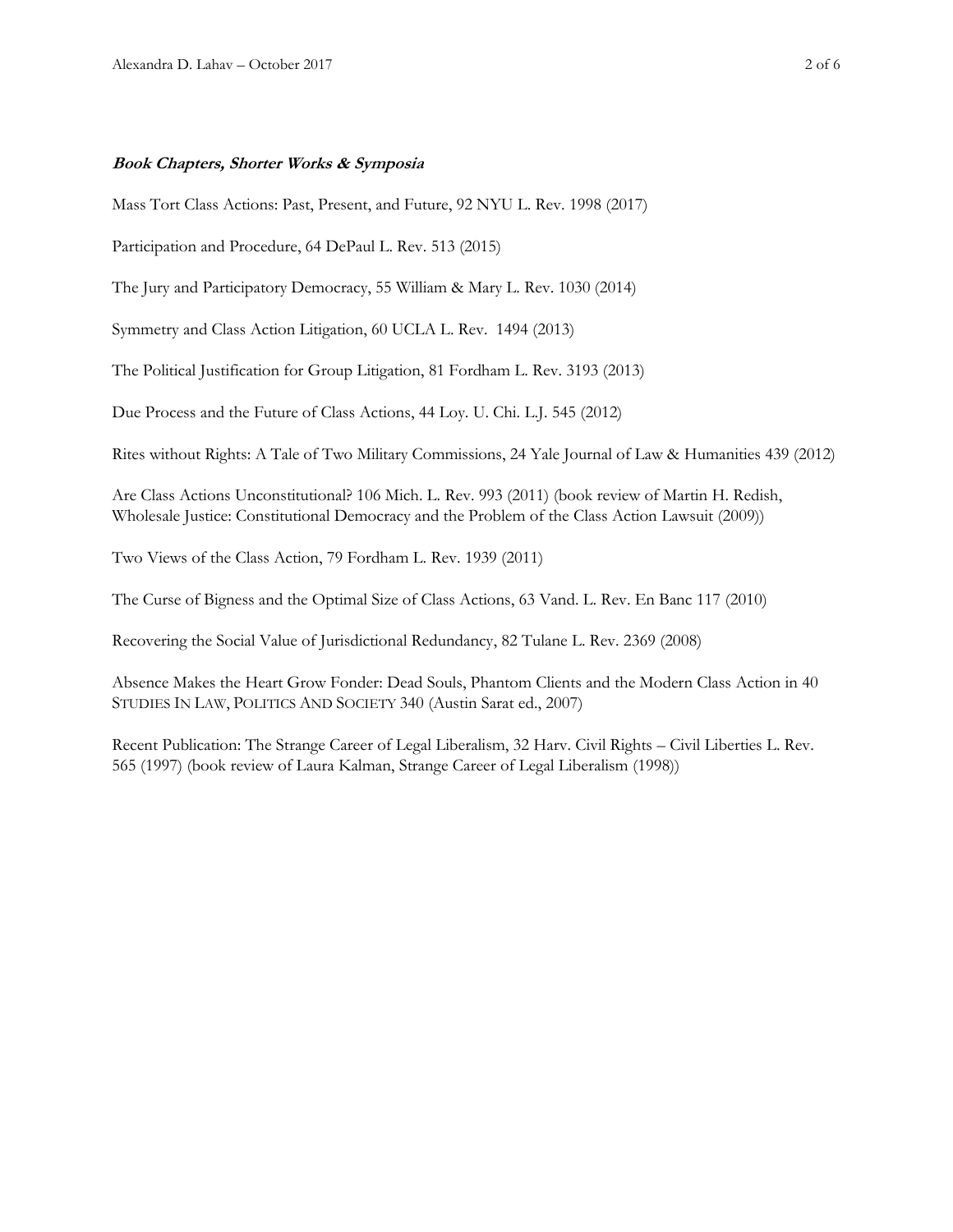### **PRESENTATIONS**

# **Faculty Workshops**

Procedural Design (previously titled The Disintegration of Procedure) Harvard (Nov. 2016); University of Virginia (Sept. 2016); UNLV-Boyd (Oct. 2017); Emory (Jan. 2017); Texas (April 2017)

Equality in Civil Litigation Roger Williams University (March 2015); University of Southern California - Gould (Sept. 2014)

The Market for Preclusion in Merger Litigation Fordham (March 2012)

The Case for "Trial by Formula" Columbia (Dec. 2011); Brooklyn (Dec. 2011)

### Rough Justice

Pacific McGeorge (Nov. 2009); University of Florida, Levine College of Law (March 2010)

Portraits of Resistance: How Lawyers Respond to Unjust Proceedings Brooklyn (Jan. 2009); Boston University (Jan. 2009); Seton Hall University (Oct. 2008); Boston College (Sept. 2008)

### Bellwether Trials

St. John's (March 2008); Washington University– St. Louis, MO (Oct. 2007); Tel Aviv University (May 2007)

Absence Makes the Heart Grow Fonder: Dead Souls, Phantom Clients and the Modern Class Action, Eastman Lecture, Department of Law, Jurisprudence and Social Thought, Amherst College (April, 2006)

# **Conferences**

Presenter, The Future of Civil Discovery, Vanderbilt Law School, October 13, 2017

Presenter, MDL Problems, Section on Litigation, AALS Annual Meeting, January 6, 2017

Presenter, Rule 23@50, NYU Law School, December 2, 2016

Presenter, The Role of Litigation in American Democracy, Pound Conference on Civil Justice, Emory Law School, October 15, 2015.

Presenter, Participation and Procedure, Clifford Symposium, DePaul U. College of Law, April 24-25, 2014

Rights Without Rights: A Tale of Two Military Commissions Northeastern (March 2011)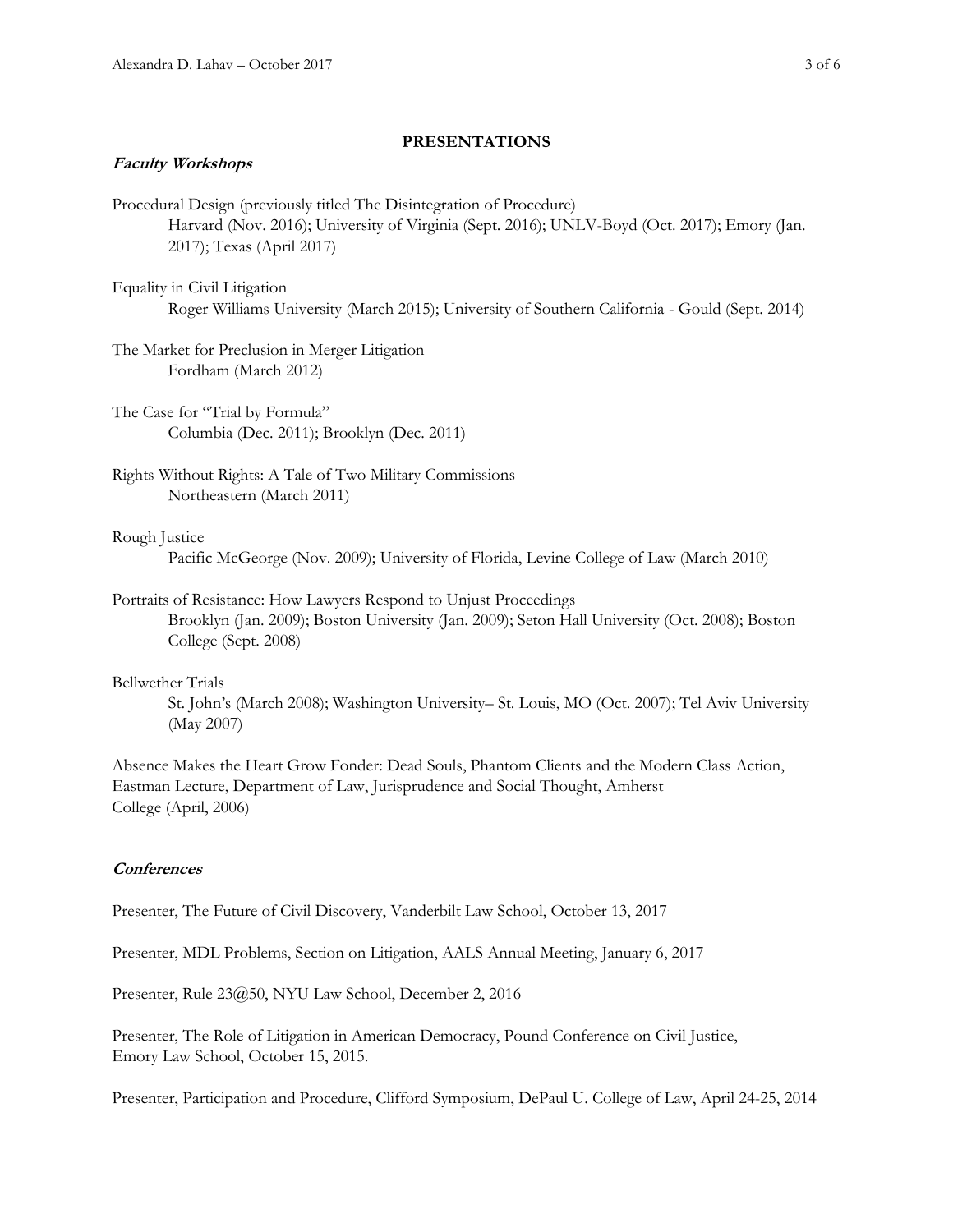Presenter, Transparency in Civil Litigation, Through a Glass Starkly: Civil Procedure Reassessed, Northeastern Law School, April 11, 2014

Presenter, The Jury as a Political Institution, William & Mary Law School, February 22-23, 2013

Presenter, Twenty-First Century Litigation: Pathologies and Possibilities, UCLA, January 24-25, 2013

Presenter, Corporate Liability for Human Rights Violations, Tel Aviv University, Dec. 16-17, 2012

Presenter, Representing Groups, Fordham Law School, November 30, 2012

Commentator, Law as a Business, The Law: Business or Profession, Fordham Law School, April 23-24, 2012

Presenter, Eugene P. and Delia S. Murphy Conference on Corporate Law, Fordham Law School, April 9, 2012

Presenter, The Future of Class Actions and Its Alternatives, Loyola University-Chicago Law School, April 13, 2012

Presenter, Aggregation and Mass Torts, Mass Torts and the Federal Courts, Charleston Law School, Feb. 24, 2012

Presenter, Are Class Actions Unconstitutional?, Association of American Law Schools, Civil Procedure Section Panel, January 2012

Conference Organizer, Actuarial Litigation, University of Connecticut Insurance Law Center, April 11, 2011

Presenter, Rites Without Rights: A Tale of Two Military Commissions, Courts: Representing and Contesting Ideologies in the Public Spheres, Yale Law School, February 4, 2011

Presenter, Provocation: Law and War, Northeast Law and Society Conference, Amherst, MA, October 2, 2010

Invited Participant, Layering Governance: Multi-Level Regulation Under Bush and Beyond, Center on Federalism and Intersystemic Governance, Emory University School of Law, May 1-2, 2009

Presenter, Representing Guantanamo Detainees, A Place Beyond Law: Detainees Held in Guantánamo Bay, Cuba Panel, Law and Society Annual Conference, Montreal, Canada, May 30, 2008

Presenter, Recovering the Social Value of Jurisdictional Redundancy, Tulane Law Review Symposium: The Problem of Multidistrict Litigation, New Orleans, LA, February 16, 2008

Presenter and Organizer, Wal-Mart: Inter-doctrinal and Interdisciplinary Approaches to Law, Association of American Law Schools, Open Source Panel, Washington, DC, January 5, 2007 (developed panel chosen by competition)

Presenter and Organizer, The Phantom Client, Association of American Law Schools, Professional Responsibility Section Panel, Washington, DC, January 6, 2007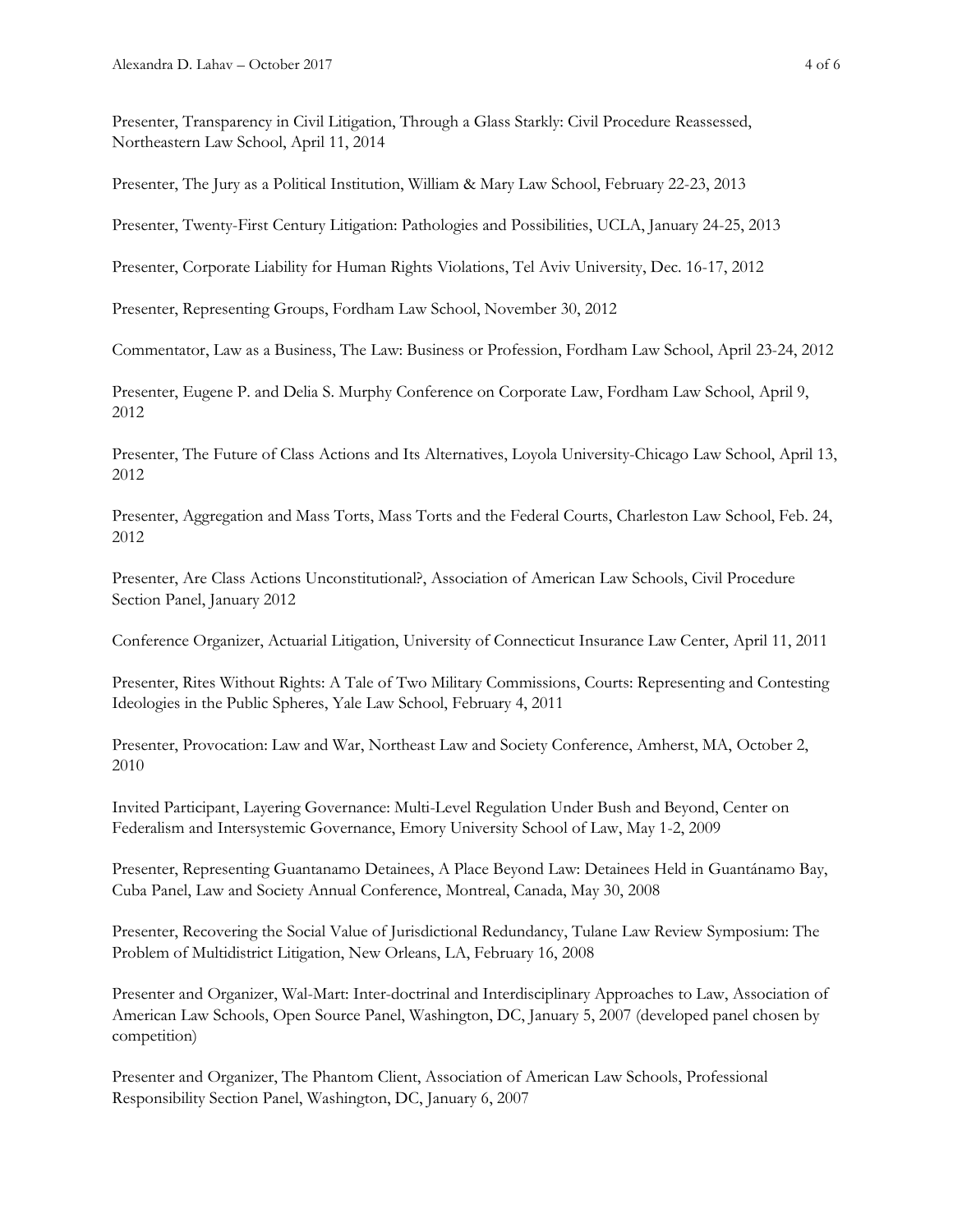Invited Participant, Governance by Design: Cost, Effectiveness and Democratic Norms, Harvard Law School, Cambridge, MA, March 25, 2005

Presenter, "Historicism in Judicial Opinions," Law Culture and Humanities Conference, New York, NY, 2003

### **Continuing Legal Education (Selected Presentations)**

The New Class Action Landscape, ABA 21st Annual Class Action Institute, Oct. 27, 2017 (presenting at this event yearly since 2013) A Preview of the Proposed Changes to the Federal Rules of Civil Procedure, Connecticut Bar Association Annual Meeting, June 17, 2013 The Supreme Court Class Action Docket, Boston Bar Association, February 11, 2013 Advocacy at Guantanamo Bay, District of Connecticut Bench Bar Conference, Oct. 8, 2010 Eighth Annual Class Actions/Mass Torts Symposium, New Orleans Bar Association, Oct. 2008

#### **SERVICE**

#### **Select University & Law School Service**

Chair, Promotion and Tenure Committee (elected by faculty), 2012, 2014-2015 Member, Faculty Appointments Committee (elected by faculty), 2008-2009, 2010-2011, 2016-present Member, Curriculum Reform Committee, 2011-2014 (Chair 2014) Chair, Educational Policy Committee, 2012 Co-Chair, Workshops Committee, 2016 Member, The Gladstein Committee (University committee), 2011-2016 Member, Dean Search Committee (elected by faculty), 2006-2007 Advisor, Connecticut Law Review, 2006-2007, 2008-2011

## **Other Service**

Member, Executive Committee, Professional Responsibility Section, AALS Member, Executive Committee, Remedies Section, AALS Member, Executive Committee, Litigation Section, AALS Manuscript referee: Cambridge University Press, Oxford University Press Outside reviewer: American Political Science Review, Journal of Law & Society, Harvard Law Review, Yale Law Journal, Harvard/Yale/Stanford Junior Faculty Forum (2015)

#### **OTHER PROFESSIONAL EXPERIENCE**

Stanford Law School, Thomas C. Grey Fellow (2002-2004)

Emery Cuti Brinckerhoff & Abady PC, Associate (1999-2002)

Justice Alan Handler, New Jersey Supreme Court, Law Clerk (1998-1999)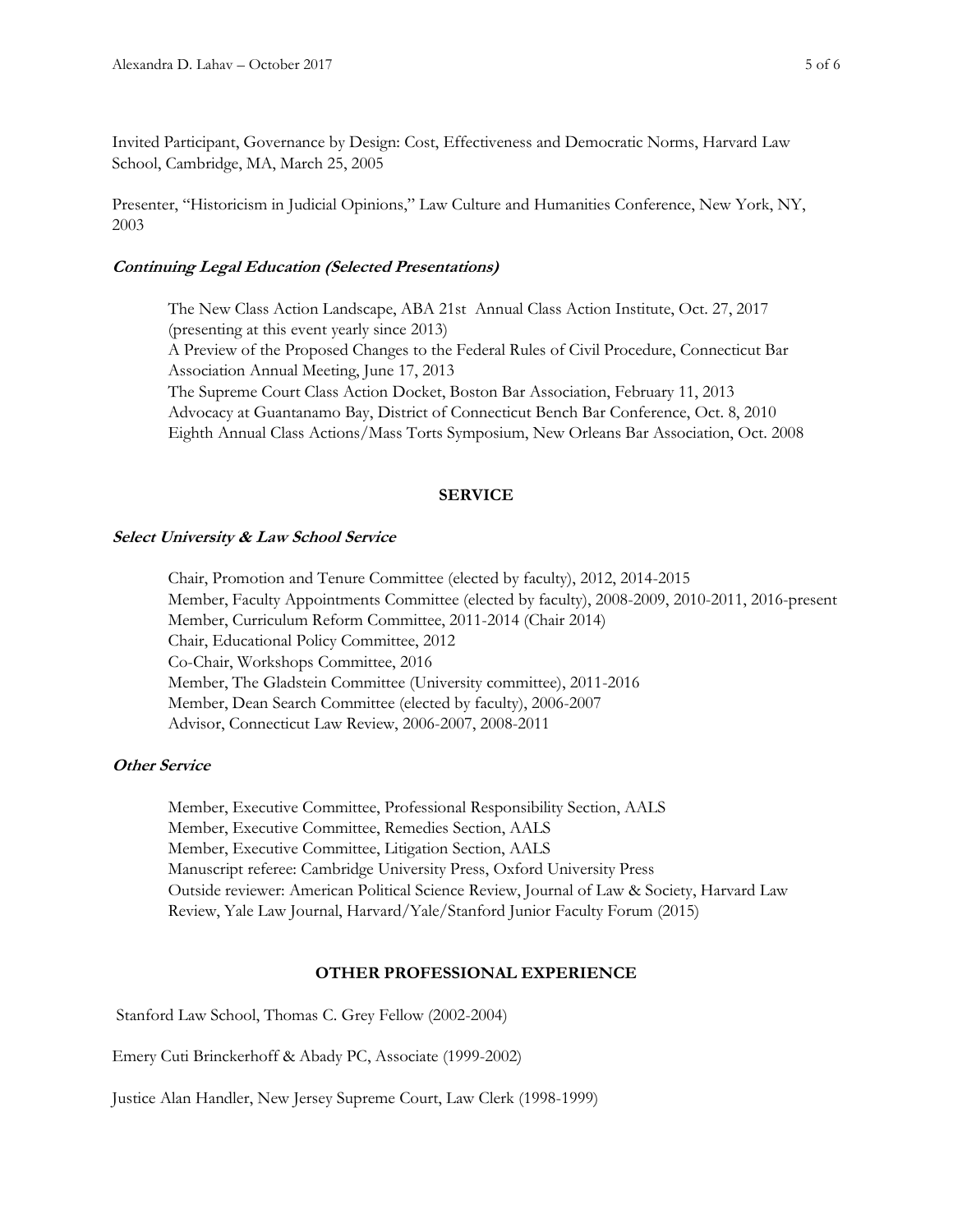Debevoise & Plimpton LLC, Summer Associate (June-August 1997)

#### **EDUCATION**

Harvard Law School, J.D., magna cum laude, 1998

Brown University, B.A. (with honors), 1993

# **BAR ADMISSIONS**

New York, Massachusetts (inactive), Southern and Eastern Districts of New York

# **AWARDS, DISTINCTIONS**

2011 Branstetter New Voices in Civil Justice Workshop, Vanderbilt Law School 2010 Fred C. Zacharias Memorial Prize for Best Article in Professional Responsibility 2008-2009 Human Rights Institute, University of Connecticut, Research Fellowship

### **MEDIA**

Quoted in articles in the Los Angeles Times, New York Times, Wall Street Journal, Bloomberg, Thompson Reuters, Law360, National Law Journal and New York Law Journal. Appearances on the Diane Rehm Show (NPR), Southern California public radio (WKPCC) and New York public radio (WNYC).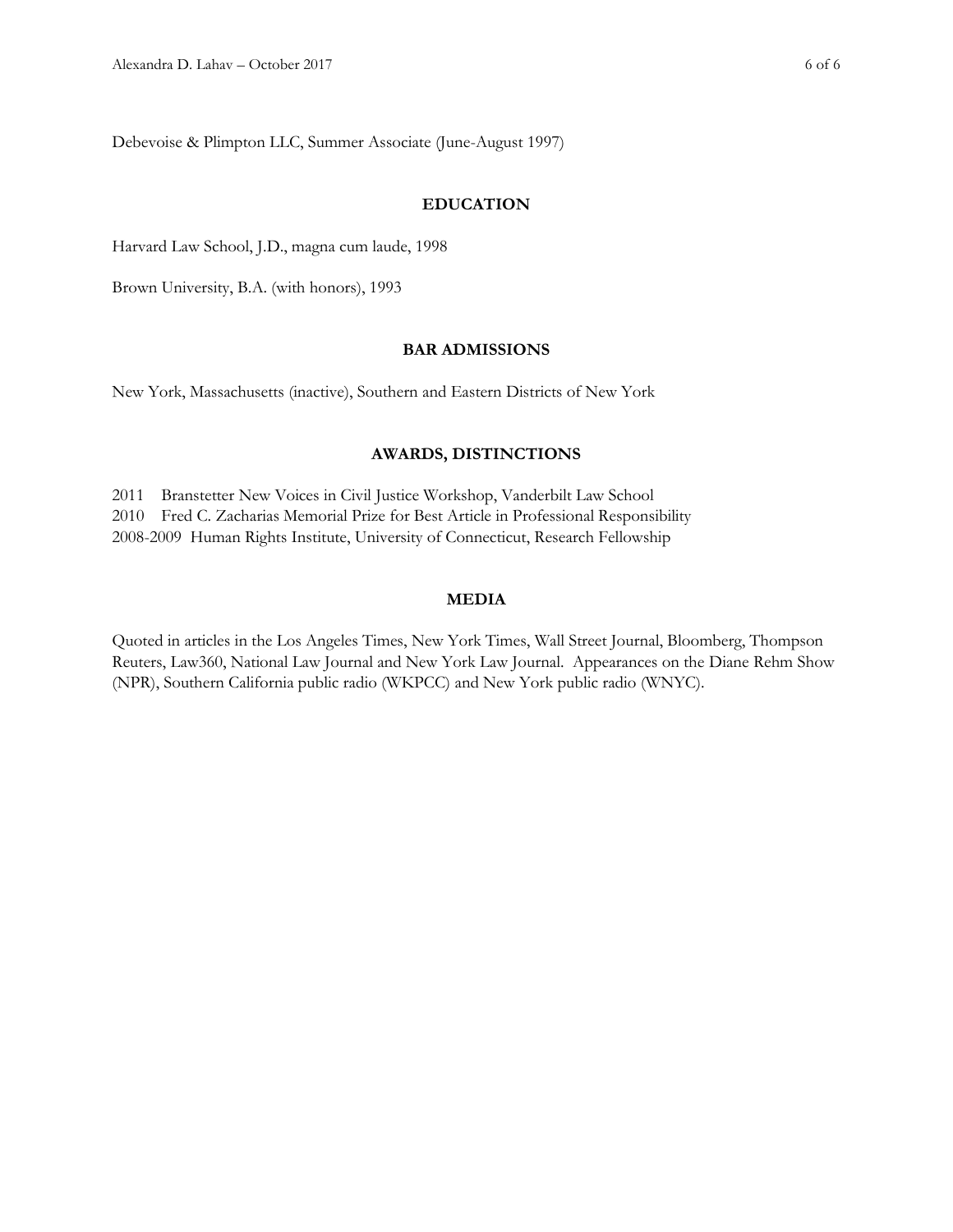### PHILLIP I. BLUMBERG PROF. OF LAW UNIV. OF CONNECTICUT LAW SCHOOL 65 ELIZABETH ST. HARTFORD CT 06105 PETER DOT SIEGELMAN AT LAW DOT UCONN DOT EDU 860.570.5238

# PETER SIEGELMAN

#### EDUCATION \_\_\_\_\_\_\_\_\_\_\_\_\_\_\_\_\_\_\_\_\_\_\_\_\_\_\_\_\_\_\_\_\_\_\_\_\_\_\_\_\_\_\_\_\_\_\_\_\_\_\_\_\_\_\_\_\_\_\_\_\_\_\_\_\_\_\_\_\_\_\_\_\_\_\_\_\_\_\_\_\_\_\_\_

Yale Law School: M.S.L. (Master of Studies in Law), 1997. Yale University: Ph.D. (Economics), 1991. Dissertation: *An Economic Analysis of Employment Discrimination Litigation*. Committee: James Heckman, Paul Schultz, Joel Waldfogel. Swarthmore College: B.A. with High Honors (History), 1978. Phi Beta Kappa. J. R. Pennock Fellowship in Public Affairs.

#### EMPLOYMENT \_\_\_\_\_\_\_\_\_\_\_\_\_\_\_\_\_\_\_\_\_\_\_\_\_\_\_\_\_\_\_\_\_\_\_\_\_\_\_\_\_\_\_\_\_\_\_\_\_\_\_\_\_\_\_\_\_\_\_\_\_\_\_\_\_\_\_\_\_\_\_\_\_\_\_\_\_\_\_\_\_\_\_\_

University of Connecticut: Professor of Economics (by courtesy) (2012–). Bar Ilan University, Ramat Gan (Israel): Visiting Lecturer (May 2011). University of Navarra, Pamplona (Spain): Visiting Lecturer (March 2008). University of Michigan Law School: Visiting Prof. (Spring 2006). University of Connecticut Law School: Prof. (2004–2006), Roger Sherman Prof. (2006 –2015 ); Phillip I. Blumberg Prof. (2015–\_\_); Interim director, Insurance Law Center (2014-15). Fordham University School of Law: Assoc. Prof. (2000–2004). Univ. of Connecticut Law School: Visiting Assoc. Prof. (Fall 1998 & Fall 1999). Amherst College, Dept. of Economics: Visiting Prof. (Spring 1999). Yale Law School: Visiting Lecturer in Law (Fall 1997). Yale Law School: Olin Law & Economics Research Fellow (1995/96). American Bar Foundation: Research Fellow (1989-1995). Amherst College, Department of Black Studies: Visiting Prof. (Spring 1994). Yale University, Economics Dept.: Teaching Fellow (1984, 1986). Congressional Budget Office: Assistant Analyst, (Jun.–Dec., 1985). Wells Fargo Bank, San Francisco, CA: Country Risk Analyst (1979-80;1981).

SCHOLARLY PUBLICATIONS: Published or Accepted [**\*** = symposium contribution]  $\frac{1}{1}$  ,  $\frac{1}{1}$  ,  $\frac{1}{1}$  ,  $\frac{1}{1}$  ,  $\frac{1}{1}$  ,  $\frac{1}{1}$  ,  $\frac{1}{1}$  ,  $\frac{1}{1}$  ,  $\frac{1}{1}$  ,  $\frac{1}{1}$  ,  $\frac{1}{1}$  ,  $\frac{1}{1}$  ,  $\frac{1}{1}$  ,  $\frac{1}{1}$  ,  $\frac{1}{1}$  ,  $\frac{1}{1}$  ,  $\frac{1}{1}$  ,  $\frac{1}{1}$  ,  $\frac{1$ 

*Insurance Law & Economics*, in Francesco Parisi (ed), OXFORD HANDBOOK OF LAW & ECONOMICS (forth., 2016??) (with Daniel Schwarcz).

*\*An Economist Listens to* Serial, 48 CONN. L. REV. \_\_ (July 2016).

*\*A Law Faculty Listens to* Serial, 48 CONN. L. REV. \_\_ (July 2016) (symposium co-editor, with Steven Wilf).

*The Compromised Worker & The Limits of Employment Discrimination Law*, \_\_ BUFFALO L.  $REV.$  (2016).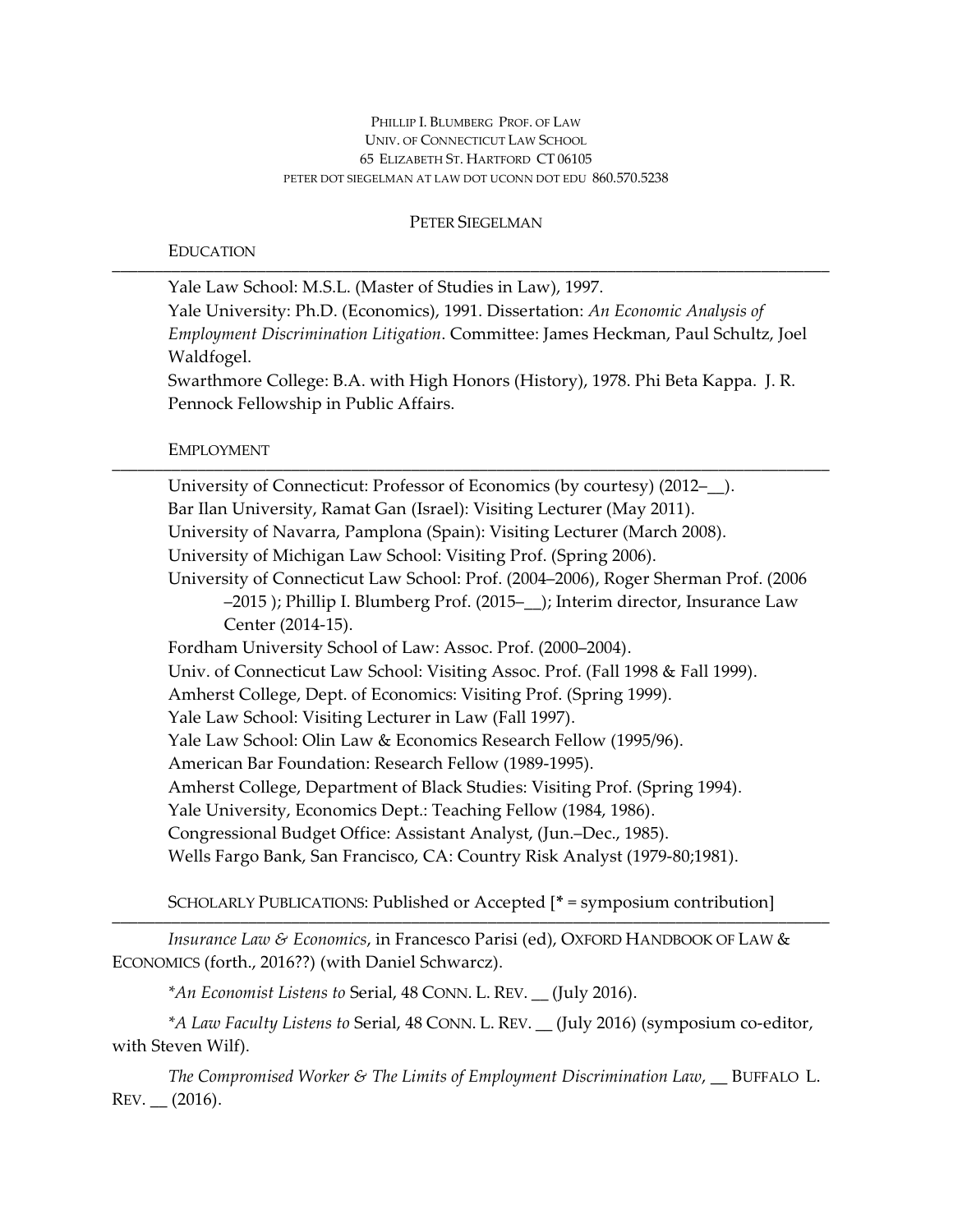ELGAR RESEARCH HANDBOOK ON THE ECONOMICS OF INSURANCE LAW (co-editor, with Daniel Schwarcz) (2015).

*Insurance Agents in the 21st Century: the Problem of Biased Advice*, in ELGAR RESEARCH HANDBOOK ON THE ECONOMICS OF INSURANCE LAW (2015) (with Daniel Schwarcz).

**\****Information & Equilibrium in Insurance Markets with Big Data*, 21 CONN. INS. L. J. 318 (2015).

*Behavioral Economics and Insurance Law: The Importance of Equilibrium Analysis*, in Doron Teichman & Eyal Zamir (eds.), OXFORD HANDBOOK OF BEHAVIORAL ECONOMICS AND THE LAW (2014) (with Tom Baker).

*The Questionable Character of the Bar's Character and Fitness Inquiry*, 40 L. & Soc. Inq. 51(2014) (with Leslie Levin & Christine Zozula).

*You Want Insurance With That? Using Behavioral Economics to Protect Consumers from Add-On Insurance Products*, 20 CONN. INS. L. J. 1 (2013) (with Tom Baker).

*The Law & Economics of Liability Insurance*, in Jennifer Arlen (ed.), RESEARCH HANDBOOK ON THE ECONOMICS OF TORTS (2013) (with Tom Baker). Reprinted in RESEARCH HANDBOOK ON THE LAW & ECONOMICS OF INSURANCE (2015) (D. Schwarcz and P. Siegelman, eds).

*Underclaiming and Overclaiming: Bringing Law Back Into the Dispute Pyramid*, 38 L. & SOC. INQ. 836 (2013) (with Sachin Pandya).

*Cities, Property and Positive Externalities*, 54 WM. & MARY L. REV. 211 (2012) (with Gideon Parchomovsky).

*Can Propitious Selection Stabilize Insurance Markets?*, 35 J. INS. ISSUES 121 (2012) (with Tsvetanka Karagyozova).

*You DO Have to Keep Your Promises,* 52 WM. & MARY L. REV. 1181 (2011) (with Steve Thel).

*Testing for Adverse Selection in Insurance Markets*, 77 J. RISK & INS. 39 (2010) (with Alma Cohen). Awarded 2010 Amer. Risk & Ins. Association Witt Prize for best article in the J. R. I.

*Tontines for the Invincibles*, 10 WISC. L. REV. 79 (2010) (with Tom Baker).

*Predictions and Nudges: What Behavioral Economics has to Offer the Humanities, and Vice-Versa*, [essay reviewing PREDICTABLY IRRATIONAL by Dan Ariely and NUDGE by Richard Thaler & Cass Sunstein], 21 YALE J. L. & HUM. 341 (2009) (with Anne C. Dailey).

*Bribes vs. Bombs: An Essay on Coasean Warfare*, 29 INT'L REV. OF L. & ECON. 179 (2009) (with Gideon Parchomovsky).

*\*Wilfulness vs Expectation: A Defense of Wilful Breach Doctrine*, 107 Mich. L. Rev. 1517 (2009) (with Steve Thel); reprinted in Omri Ben-Shahar and Ariel Porat, eds. FAULT IN AMERICAN CONTRACT LAW (Cambridge University Press: 2010).

*Contributory Disparate Impact in Employment Discrimination Law*, 49 WM. & MARY L. REV. 515 (2007).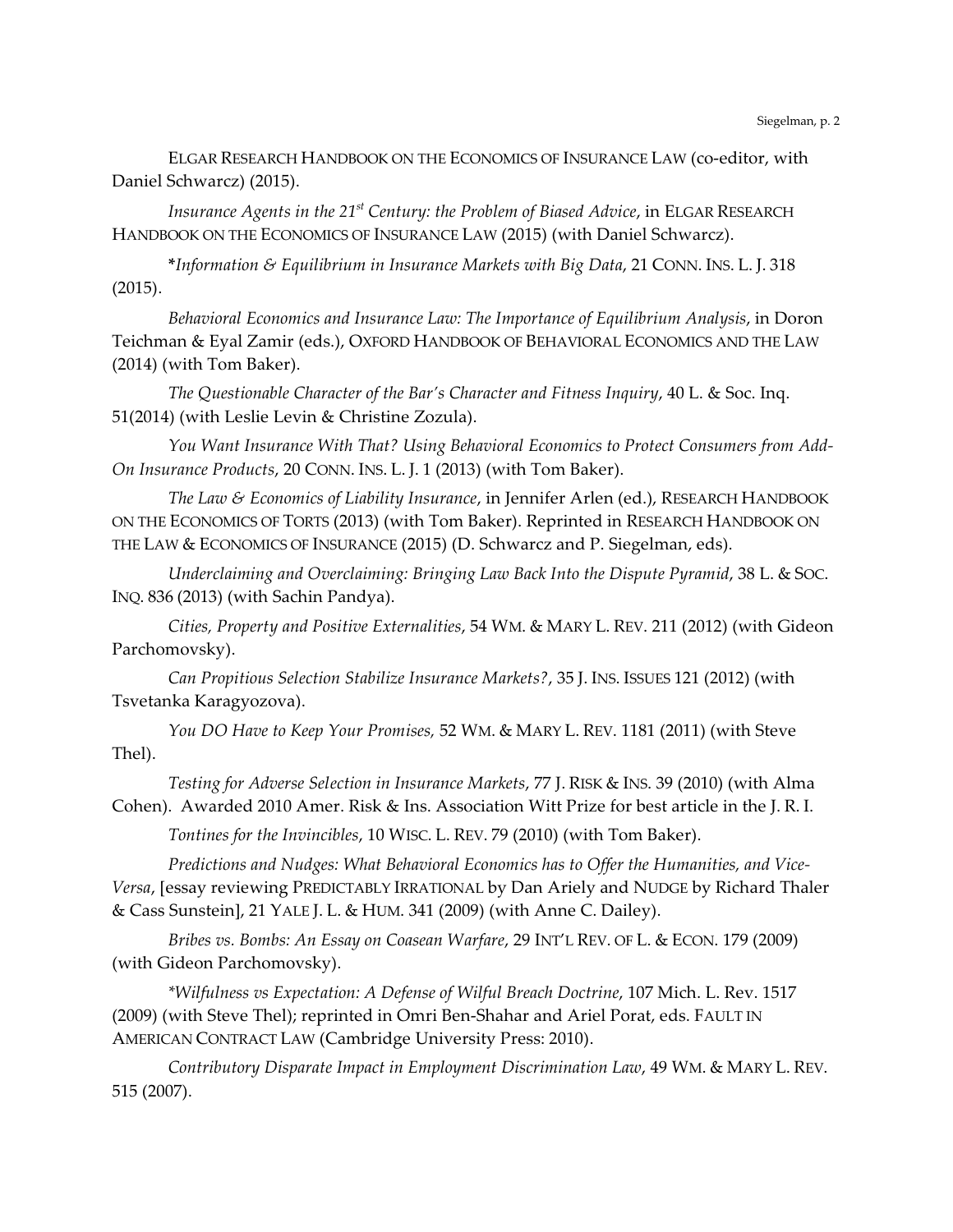*Of Equal Rights and Half Wrongs*, 82 NYU L. REV. 738 (2007) (with Gideon Parchomovsky & Steve Thel).

*The Evolution of Employment Discrimination Law in the 1990s: An Empirical Examination*, in Laura Beth Nielsen & Robert Nelson (eds.), HANDBOOK OF RESEARCH ON EMPLOYMENT DISCRIMINATION: RIGHTS AND REALITIES (2005) (with John J. Donohue).

*Adverse Selection in Insurance Markets: An Exaggerated Threat*, 113 YALE L.J. 1223 (2004).

*Selling Mayberry: Individuals and Communities in Law and Economics*, 92 CAL. L. REV. 75 (2004) (with Gideon Parchomovsky). Reprinted in Richard Brooks et. al. (eds.), ECONOMICS OF ENVIRONMENTAL LAW (2008).

*A New Old Look at Terrorism Insurance: Jack Hirshleifer's* War Damages Insurance *After 50 Years* [Essay on *War Damages Insurance*, by Jack Hirshleifer, 35 REV. ECON. & STAT. 144 (1953)], 9 CONN. J. INS. L. 19 (2002).

*Towards an Integrated Theory of Intellectual Property*, 88 VA. L. REV. 102 (2002) (with Gideon Parchomovsky).

**\****James Heckman as a Law & Society Scholar: An Outsider's Appreciation*, 27 L. & SOC. INQ. 11 (2002).

*Race and Radio: Preference Externalities, Minority Ownership, and the Underprovision of Programming to Black and Hispanic Listeners*. Ch. 4 in Michael R. Baye and Jon P. Nelson (eds.), ADVERTISING AND DIFFERENTIATED PRODUCTS (2001) (with Joel Waldfogel).

**\****Racial Discrimination in 'Everyday' Commercial Transactions: What Do We Know, What Do We Need to Know, and How Can We Find Out?*, in Michael Fix & Margery Turner (eds.), A NATIONAL REPORT CARD ON DISCRIMINATION IN AMERICA: THE ROLE OF TESTING (1999).

*Toward a Taxonomy of Disputes: New Evidence Through the Prism of the Priest–Klein Model*, 28 J. LEGAL STUD. 101 (1999) (with Joel Waldfogel).

*Allocating Resources Among Prisons and Social Programs in the Battle Against Crime*, 28 J. LEGAL STUD. 1 (1998) (with John J. Donohue).

**\****The Q-Word as Red Herring: Why Disparate Impact Liability Does Not Induce Hiring Quotas*, 74 TEX. L. REV. 1487 (1996) (with Ian Ayres).

THE PROBLEMS OF LUSTRATION: PROSECUTION OF WRONGDOERS BY DEMOCRATIC SUCCESSOR REGIMES, 20 L. & SOC. INQ. (1995) (Symposium Organizer/Editor).

*The Selection of Employment Discrimination Disputes for Litigation: Using Business Cycle Effects to Test the Priest–Klein Hypothesis*, 24 J. LEGAL STUD. 427 (1995) (with John J. Donohue).

*Race and Gender Discrimination in Bargaining for a New Car*, 85 AM. EC. REV. 304 (1995) (with Ian Ayres).

Book Review, 33 J. ECON. LIT. 244 (1995) [Reviewing Farrell Bloch, ANTIDISCRIMINATION LAW AND MINORITY EMPLOYMENT (1994)].

*Shaky Grounds: The Case Against the Case Against Antidiscrimination Laws* [review essay on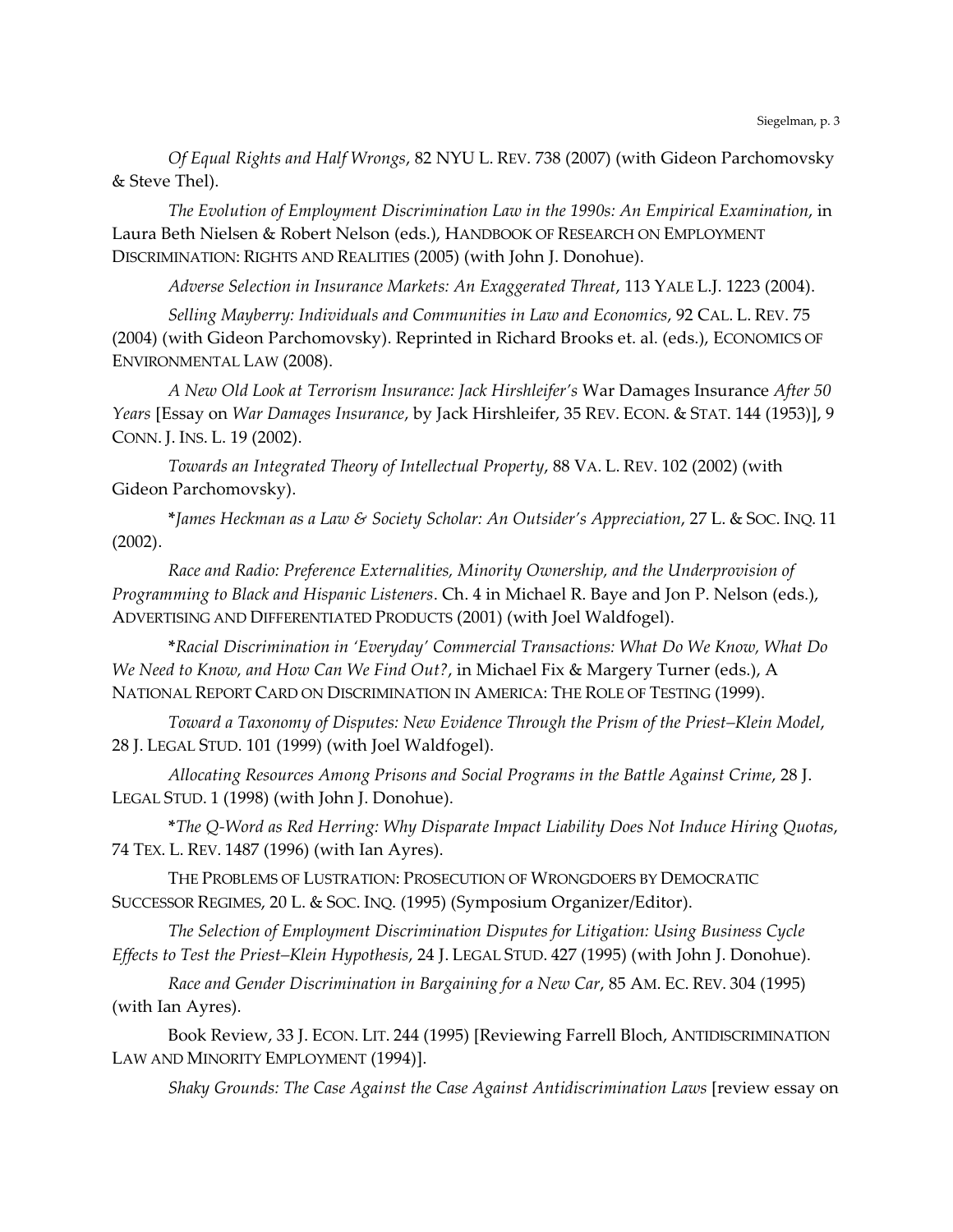RICHARD EPSTEIN, FORBIDDEN GROUNDS (1992)] 19 L. & SOC. INQ. 725 (1994).

*The Urban Institute Audit Studies: Their Methods and Findings*, in Michael Fix and Raymond Struyk (eds.), CLEAR AND CONVINCING EVIDENCE: MEASUREMENT OF DISCRIMINATION IN AMERICA 187 (1993) (with James J. Heckman).

*Law and Macroeconomics: Employment Discrimination Litigation Over the Business Cycle*, 66 S. CAL. L. REV. 709 (1993) (with John J. Donohue).

*The Changing Nature of Employment Discrimination Litigation*, 43 STAN. L. REV. 983 (1991) (with John J. Donohue).

*Studying the Iceberg From Its Tip? An Analysis of Differences Between Published and Unpublished Federal Employment Discrimination Cases*, 24 L. & SOC. REV. 1133 (1991) (with John J. Donohue).

Book Review, 95 AM. J. SOCIO. 1109 (1990) [reviewing Charles Smith, AUCTIONS: THE SOCIAL CONSTRUCTION OF VALUE (1989)].

*The Economics of the Insurance Anti-Trust Suits: Toward an Exclusionary Theory*, 63 TUL. L. REV. 971 (1989) (with Ian Ayres). Reprinted in 4 NAT'L INS. L. REV. 1 (1990) and in 4 INS. L. ANTH. 501 (1989-90).

*Neoclassical Difficulties: Tort As Deterrence for Latent Injuries*, 11 L. & POLICY 309 (1989) (with W. L. F. Felstiner). Reprinted in, James Short and Lee Clarke, (eds.), ORGANIZATIONS, UNCERTAINTIES, AND RISKS (1992).

SCHOLARLY PUBLICATIONS: IN PROGRESS \_\_\_\_\_\_\_\_\_\_\_\_\_\_\_\_\_\_\_\_\_\_\_\_\_\_\_\_\_\_\_\_\_\_\_\_\_\_\_\_\_\_\_\_\_\_\_\_\_\_\_\_\_\_\_\_\_\_\_\_\_\_\_\_\_\_\_\_\_\_\_\_\_\_\_\_\_\_\_\_\_\_\_\_

*Do Judges Respond to Incentives: Measuring the Effects of the 6-Month List* (with Alexandra Lahav, Miguel de Figueiredo and Nancy Gertner).

*Rights of First Refusal: A Non-Options Based Approach* (with Steve Thel).

*Attenuation Bias* (with Brendan Maher)

*Missing Data in the Regulatory State* (with Sachin Pandya)

*Unconscionability as Insurance: Exploring the Analogy* (with Tom Baker).

*Markets for Honor? VARA and the Uncertain Case for Moral Rights* (with Steven Wilf).

*Crossing Boundaries: Trees, Trespass and the Property/Liability Rule Distinction*

OTHER PUBLICATIONS \_\_\_\_\_\_\_\_\_\_\_\_\_\_\_\_\_\_\_\_\_\_\_\_\_\_\_\_\_\_\_\_\_\_\_\_\_\_\_\_\_\_\_\_\_\_\_\_\_\_\_\_\_\_\_\_\_\_\_\_\_\_\_\_\_\_\_\_\_\_\_\_\_\_\_\_\_\_\_\_\_\_\_\_

*How Digital Technology Spawned Retro's Revival*, The Conversation, available at https://theconversation.com/how-digital-technology-spawned-retros-revival-54302 (with Steven Wilf).

*Predicting Subsequent Discipline from Bar Admissions Data: A Report to the LSAC* (2012)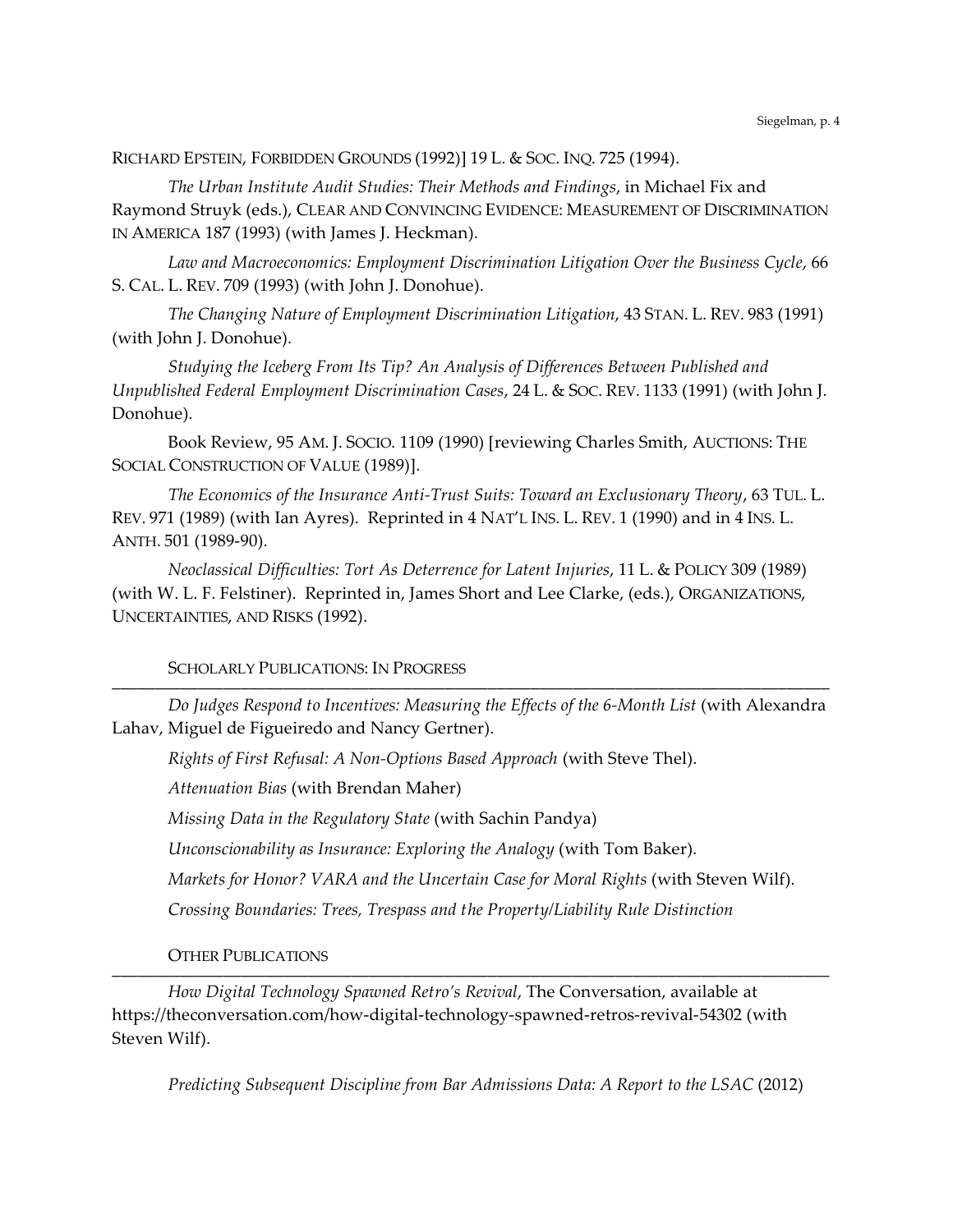(with Leslie Levin and Christine Zozula).

Comment on *Pregnant Man*? (by Darren Rosenblum), 22 YALE J. L. & FEMINISM 254 (2010).

*Tontines for the Young Invincibles*, REGULATION*,* Winter, 2010 at 20 (with Tom Baker).

*Can The Hair Club for Men Help Solve the Food Safety Problem?* Freakonomics Blog (with Ian Ayres), March 27, 2009.

*Time for Tontines*, N.Y. TIMES, March 9, 2009 (Op-Ed, with Tom Baker).

*Plagiarism Should Disqualify Candidate for Federal Judge*, CT. LAW TRIBUNE, July 28, 2008.

*A 'Peace Dividend' Dream for the Middle East*, L.A. TIMES, Nov. 26, 2002 (Op-Ed, with Gideon Parchomovsky).

*Congress Should OK Terrorism-Insurance Bill*, NEWSDAY, September 17, 2002 (Op-Ed, with Tom Baker).

*Race on the Radio: Preference Externalities and the Underprovision of Radio to Minority Listeners* (Working Paper, with Joel Waldfogel).

*Is the U.S. at the Optimal Rate of Crime? Allocating Resources Among Prisons, Police and Social Programs*, American Bar Foundation Working Paper (1995) (with John J. Donohue).

*Another Look at Employment Discrimination Litigation: A Reply to Epp*. American Bar Foundation Working Paper (1990).

*Insurers Win Battle, But War Continues*, 13 LEGAL TIMES 25 (Nov. 27, 1989).

*Protecting the Textile and Apparel Industries*, Congressional Budget Office Staff Paper (1985) (with Daniel Kaplan).

TEACHING \_\_\_\_\_\_\_\_\_\_\_\_\_\_\_\_\_\_\_\_\_\_\_\_\_\_\_\_\_\_\_\_\_\_\_\_\_\_\_\_\_\_\_\_\_\_\_\_\_\_\_\_\_\_\_\_\_\_\_\_\_\_\_\_\_\_\_\_\_\_\_\_\_\_\_\_\_\_\_\_\_\_\_\_

Bar Ilan University, Ramat Gan, Israel (2011): Law & Economics of Contract. Universidad de Navarra, Pamplona, Spain (2008): U.S. Contract Law. Univ. of Conn. Law School (2004–—): Contracts, Employment Discrimination, Law & Economics, Insurance Law & Economics, Quantitative Methods for Lawyers, Institutional Design in the Law of Work, Corporate Finance, Remedies. Univ. of Michigan Law School (2006): Employment Discrimination, Law & Economics. Fordham Law School (2000-2004): Contracts (Full Year); Law & Economics, Advanced Business Law), Employment Discrimination. Amherst College: Law & Economics of Discrimination (Econ., 1994), Employment Discrimination (Black Studies, 1999). Yale Law School: Law & Statistics. Yale College: Introductory Micro- and Macroeconomics (teaching fellow).

PUBLISHED NOTES & ARTICLES SUPERVISED \_\_\_\_\_\_\_\_\_\_\_\_\_\_\_\_\_\_\_\_\_\_\_\_\_\_\_\_\_\_\_\_\_\_\_\_\_\_\_\_\_\_\_\_\_\_\_\_\_\_\_\_\_\_\_\_\_\_\_\_\_\_\_\_\_\_\_\_\_\_\_\_\_\_\_\_\_\_\_\_\_\_\_\_

Qihao He, *Catastrophe Insurance in China* (SJD Dissertation, 2016). Meghan M. Sweeney, *"We'd Love to Match Them, But...": How Temporary Employment*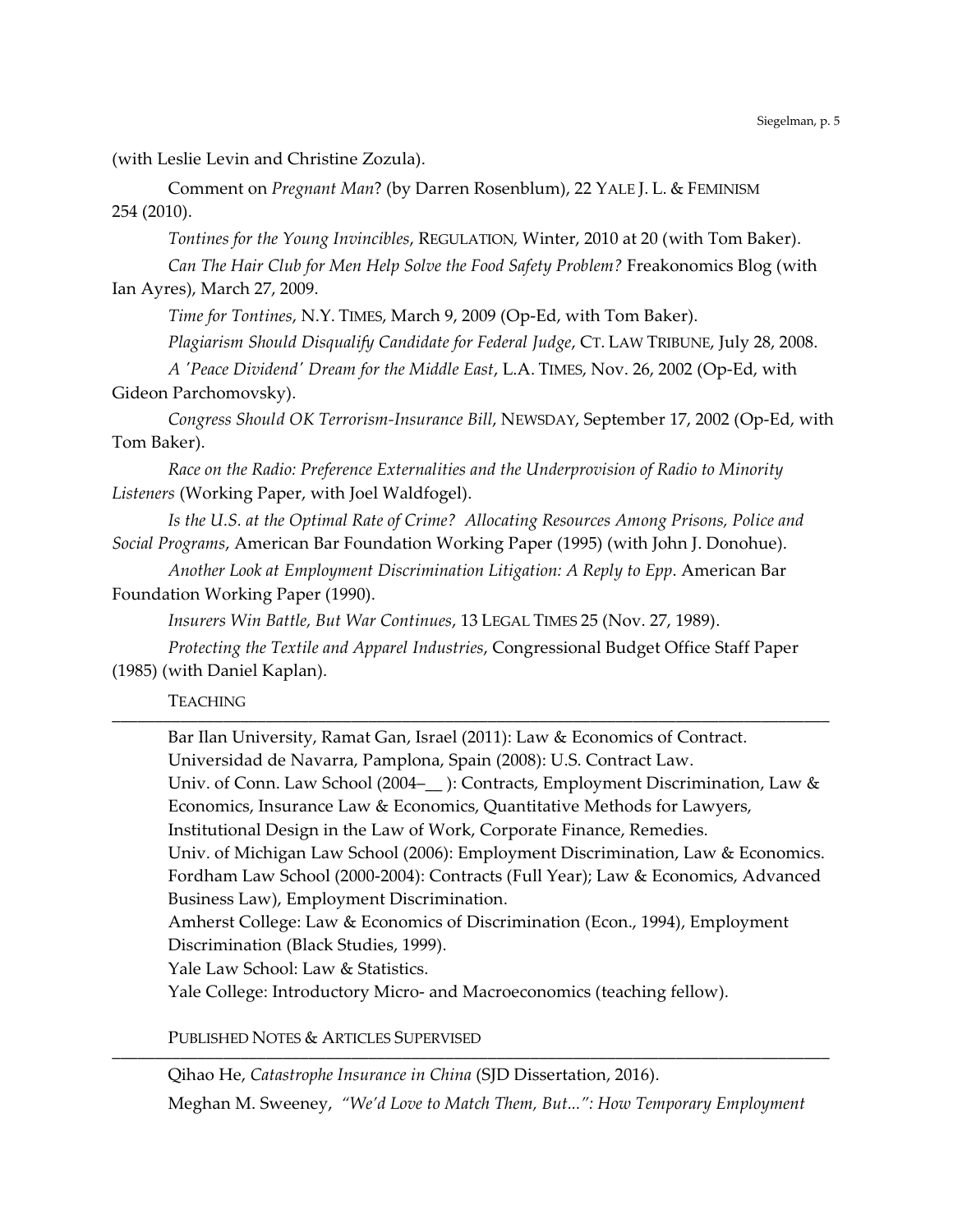*Agencies Understand and Use Race and Ethnicity*, 11 CONN. PUB. INT. L.J. 51 (2011) (article).

Karen Patterson, *Accommodating employees with mental impairments: an empirical study of employer practices*, 5 INT'L. J. PRIVATE L. 40 (2012) (article).

Jennifer Brooks-Crozier, *The Nature and Nurture of Violence: Early Intervention Services for the Families of MAOA-Low Children as a Means to Reduce Violent Crime and the Costs of Violent Crime*, 44 CONN. L. REV. 531 (2012).

Wyatt R. Jansen, *Impermissible Windfalls?: Unemployment Insurance, Back Pay, and the Two Classes of Title VII Plaintiffs*, 18 CONN. INS. L.J. 307 (2011).

Jeanne Hayes, *Female Infertility in the Workplace: Understanding the Scope of the Pregnancy Discrimination Act*, 42 CONN. L. REV. 1299 (2010).

Christopher Hatch, *Fourth and Short on Equality: The Disparate Impact of the NFL's Use of* the Wonderlic Intelligence Test and the Case for a Football-Specific Test, 41 CONN. L. REV. 1669 (2009).

Cynthia S. Duncan, *The Need for Change: an Economic Analysis of Marijuana Policy*, 41 CONN. L. REV. 1701 (2009).

Tsvetanka Karagyozova, Three Essays on Heterogeneity, Insurance, and Asset Pricing, Ph.D. Dissertation, Univ. of Connecticut Economics Department (2<sup>nd</sup> reader, 2007).

Michael Pereira*, Risk Management for the Age of Information - the New Financial Order: Risk in the 21st Century*, 9 FORDHAM J. CORP. & FIN. L. 715 (2004) (Review Essay).

Guy McPherson, *It's the End of the World as We Know it (And I Feel Fine): Rent Regulation in New York City and the Unanswered Questions of Market and Society*, 72 FORDHAM L. REV. 1125 (2004).

Scott D. Simon, *If You Can't Beat 'Em, Join 'Em: Implications for New York's Scalping Law in Light of Recent Developments in the Ticket Business*, 72 FORDHAM L. REV. 1171 (2004).

Laya Sleiman, *A Duty to Make Reasonable Efforts and a Defense of the Disparate Impact Doctrine in Employment Discrimination Law,* 72 FORDHAM L. REV. 2677 (2004).

Eric D. Beal, *Posner and Moral Hazard*, 7 CONN. INS. L.J. 81 (2000).

#### SELECTED OTHER ACTIVITIES \_\_\_\_\_\_\_\_\_\_\_\_\_\_\_\_\_\_\_\_\_\_\_\_\_\_\_\_\_\_\_\_\_\_\_\_\_\_\_\_\_\_\_\_\_\_\_\_\_\_\_\_\_\_\_\_\_\_\_\_\_\_\_\_\_\_\_\_\_\_\_\_\_\_\_\_\_\_\_\_\_\_\_\_

Area Organizer (Program Selection Committee: Contract Law) for Amer. Law & Econ. Assoc. Spring Meetings, 2011 & 2012.

Co-convenor (with Alexandra Lahav), Actuarial Litigation: Using Statistical Methods in the Resolution of Mass Torts (Symposium, U. Conn. Law School, April 2011).

Editorial Board, *Law & Social Inquiry* (2008-2011).

Faculty Advisor, UConn Law & Public Policy Certificate Program (joint Law/Public Policy) & JD/MBA Program (2008-2014).

Consulting expert, consolidated challenge to Connecticut death penalty statute. Co-Principal Investigator (with John J. Donohue, Laura Beth Nielsen and Robert Nelson), *The Changing Dynamics of Employment Discrimination Disputes* (funded by National